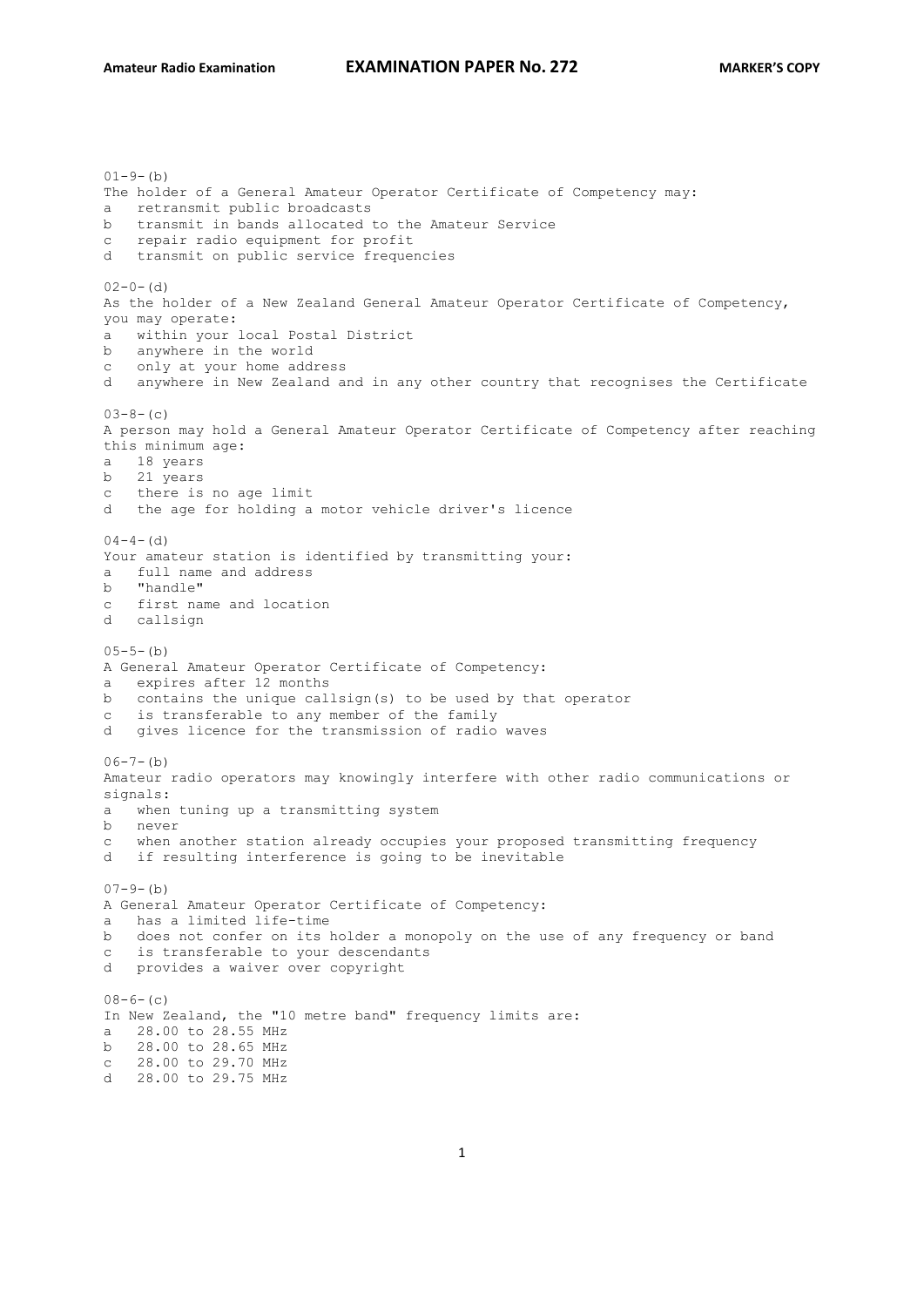```
09-8-(c)When the Amateur Service is a secondary user of a band and another service is the 
primary user, this means:
a nothing at all, because all services have equal rights to operate
b amateurs may only use the band during declared emergencies
c the band may be used by amateurs provided harmful interference is not caused to 
other services
d you may increase transmitter power to overcome any interference
10-8- (d)
The term describing opposition to electron flow in a circuit is:
a current
b voltage 
c power
d resistance
11-6- (d)
An electrical insulator:
a lets electricity flow through it in one direction
b lets electricity flow through it
c lets electricity flow through it when light shines on it
d does not let electricity flow through it
12-6-(c)The unit for the potential difference between two points in a circuit is the:
a ampere
b ohm
c volt
d coulomb
13-1-(h)A current of 10 mA is measured in a 500 ohm resistor. The voltage across the resistor 
will be:
a 50 volt
b 5 volt
\frac{z}{c} 500 volt
d 5000 volt
14-1-(a)
A circuit has a total resistance of 100 ohm and 50 volt is applied across it. The 
current flow will be:
a 500 mA
b 50 mA
c 2 ampere
d 20 ampere
15-0- (c)
The total resistance in a parallel circuit:
a depends upon the voltage drop across each branch
b could be equal to the resistance of one branch
c is always less than the smallest branch resistance
d depends upon the applied voltage
16-9-(a)The following resistor combination can most nearly replace a single 150 ohm resistor:
a three 47 ohm resistors in series
b four 47 ohm resistors in parallel
c five 33 ohm resistors in parallel 
d five 33 ohm resistors in series
```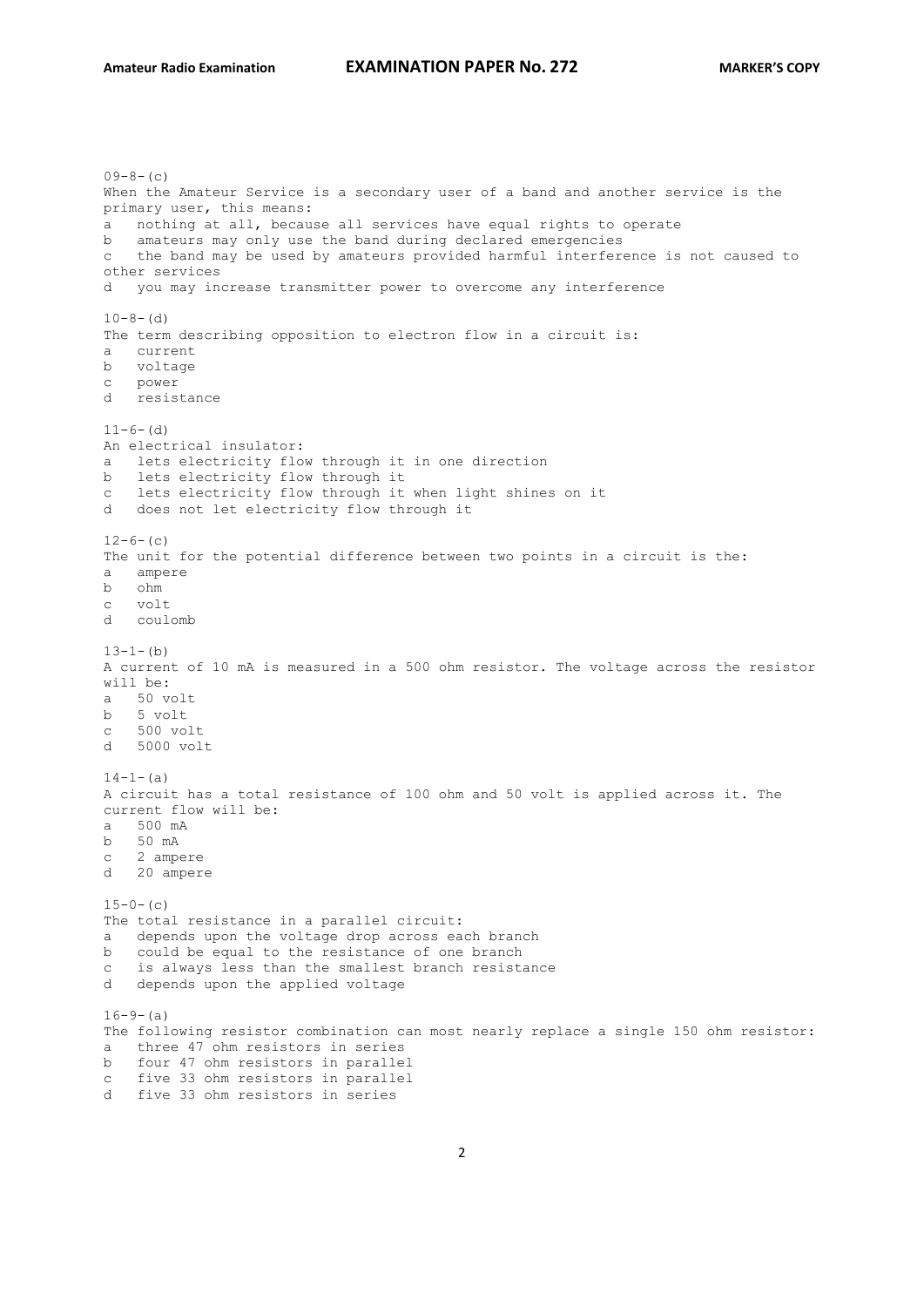```
17-7-(a)Two 33 ohm resistors are connected in series with a power supply. If the current 
flowing is 100 mA, the voltage across one of the resistors is:
a 3.3 volt
b 66 volt
c 33 volt 
d 1 volt
18-5-(a)A current of 500 milliamp passes through a 1000 ohm resistance. The power dissipated 
is:
a 250 watt
b 0.25 watt
c 2.5 watt
d 25 watt
19-1-(b)The following two electrical units multiplied together give the unit "watt":
a volt and farad
b volt and ampere
c farad and henry 
d ampere and henry
20 - 3 - (d)The current in an AC circuit completes a cycle in 0.1 second. So the frequency is:
a 1 Hz
b 1000 Hz
c 100 Hz
d 10 Hz
21-5- (d)
Three 15 picofarad capacitors are wired in parallel. The value of the combination is:
a 18 picofarad
b 12 picofarad 
c 5 picofarad
d 45 picofarad
22 - 8 - (a)An inductor and a capacitor form a resonant circuit. If the value of the inductor is 
decreased by a factor of four, the resonant frequency will:
a increase by a factor of two
b increase by a factor of four
c decrease by a factor of two
d decrease by a factor of four
23-0-(b)You can safely remove an unconscious person from contact with a high voltage source 
by:
a pulling an arm or a leg
b turning off the high voltage and then removing the person
c wrapping the person in a blanket and pulling to a safe area
d calling an electrician
24-5-(c)A low-level signal is applied to a transistor circuit input and a higher-level signal 
is present at the output. This effect is known as:
a detection
b modulation
c amplification
d rectification
```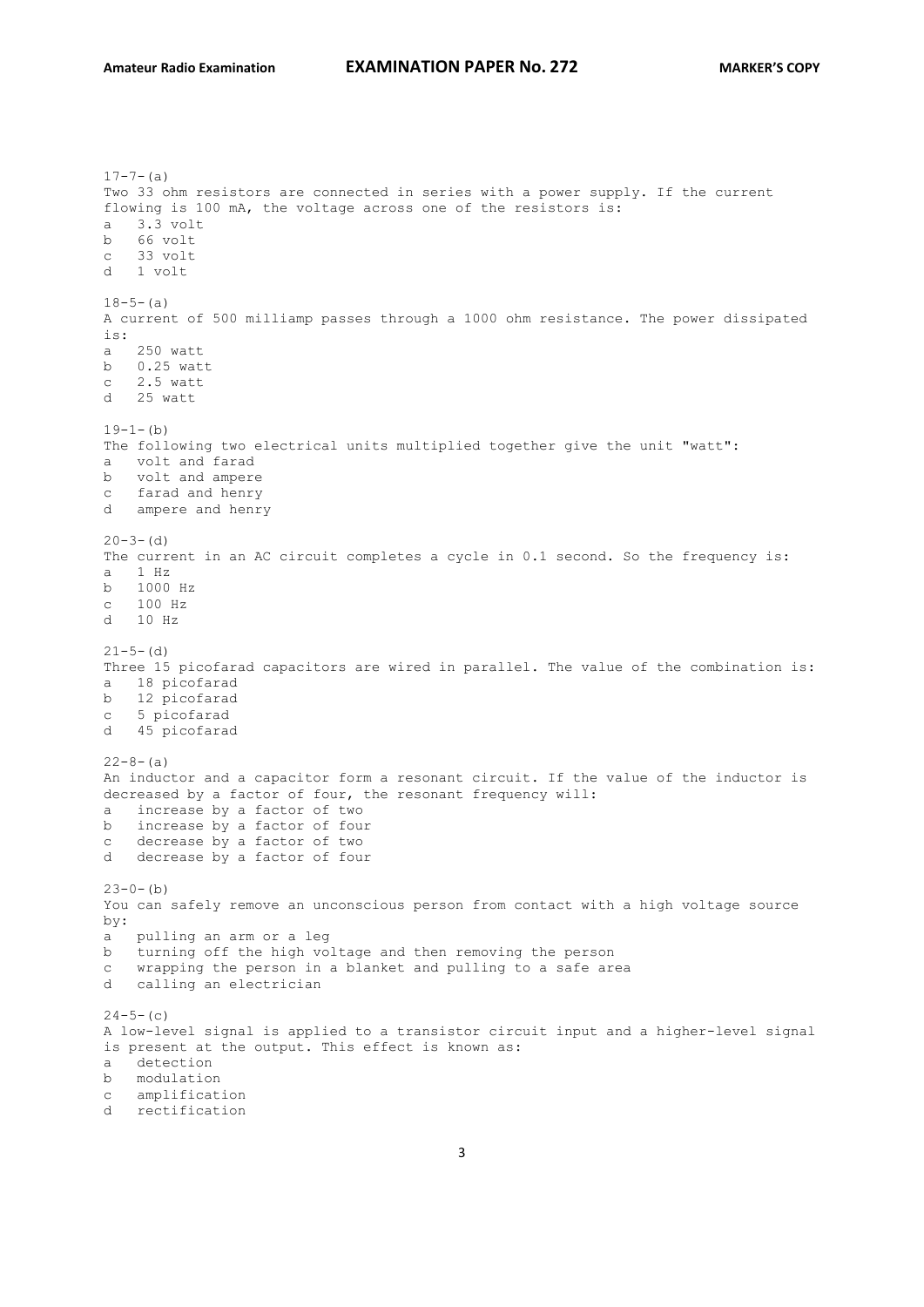$25-3-(c)$ Bipolar transistors usually have: a 4 connecting leads b 1 connecting lead c 3 connecting leads d 2 connecting leads  $26-0-$ (a) In a tetrode valve, the electron flow is from the: a cathode through the control grid then screen grid to the anode b emitter through the control grid to the collector c cathode through the screen grid then control grid to the anode d source through the Faraday shield to the drain  $27-6-(h)$ An ammeter should not be connected directly across the terminals of a 12 volt car battery because: a no current will flow because no other components are in the circuit b the resulting high current will probably destroy the ammeter c the battery voltage will be too low for a measurable current to flow d the battery voltage will be too high for a measurable current to flow  $28 - 7 - (c)$ Two amplifiers with gains of 10 dB and 40 dB are connected in cascade. The gain of the combination is: a 8 dB b 30 dB c 50 dB d 400 dB  $29-5-(a)$ In an HF station, the "low pass filter" must be rated to: a carry the full power output from the station b filter out higher-frequency modulation components for maximum intelligibility c filter out high-amplitude sideband components d emphasise low-speed Morse code output  $30-4-(c)$ In a frequency modulation receiver, this is located between the mixer and the intermediate frequency amplifier: a the limiter b the frequency discriminator c a filter d the radio frequency amplifier  $31-9-(a)$ In a single sideband and CW receiver, this is connected to the output of the audio frequency amplifier: a the speaker and/or headphones b the mixer c the radio frequency amplifier d the beat frequency oscillator  $32 - 1 - (b)$ The sensitivity of a receiver specifies: a the bandwidth of the RF preamplifier b its ability to receive weak signals c the stability of the oscillator d its ability to reject strong signals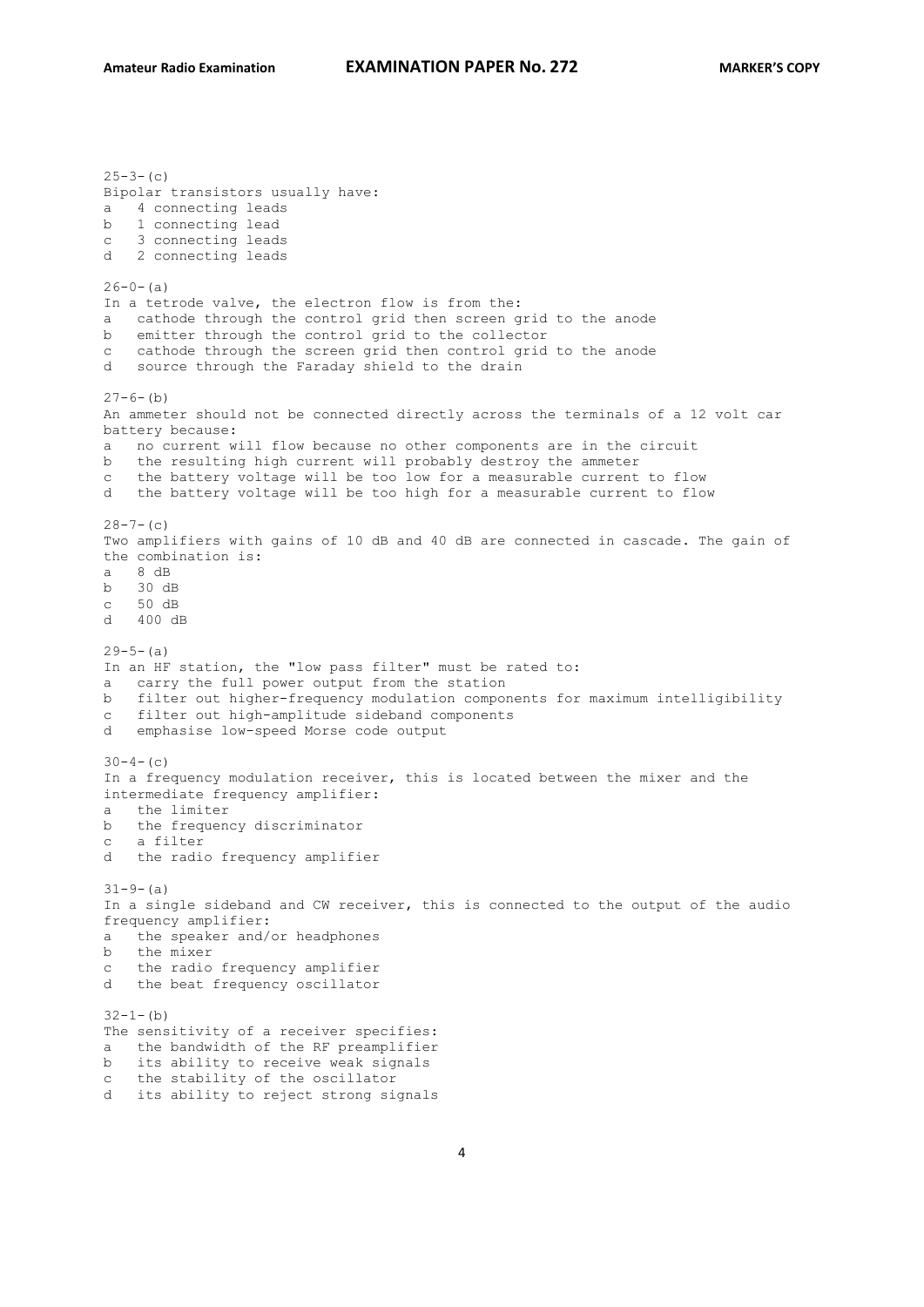$33-9-(a)$ The AGC circuit in a receiver usually controls the: a RF and IF stages b audio stage c mixer stage d power supply  $34 - 7 - (a)$ A double conversion receiver usually has: a a high-frequency IF stage followed by a much lower frequency IF stage b only one IF stage c poor image frequency rejection d two IF stages and a discriminator  $35-2-(c)$ A multi-conversion superhet receiver is more susceptible to spurious responses than a single-conversion receiver, because of the: a poorer selectivity in the IF caused by the multitude of frequency changes b greater sensitivity introducing higher levels of RF to the receiver c additional oscillators and mixing frequencies involved in the design d AGC being forced to work harder causing the stages concerned to overload  $36-4-$  (c) Very low noise figures for a high frequency receiver are relatively unimportant because: a the received signal creates high noise levels b the use of SSB and CW on the HF bands overcomes the noise, regardless of the front end c external HF noise, man-made and natural, are higher than the internal noise generated by the receiver d the succeeding stages, when used on HF, are very noisy  $37-1-$ (a) In a frequency modulation transmitter, the microphone is connected to the: a speech amplifier b modulator c power amplifier d oscillator  $38-2-(d)$ In a single sideband transceiver, the device common to both transmit and receive that sets most of the performance characteristics is the: a mixer b variable frequency oscillator (VFO) c linear amplifier d sideband filter  $39-1-$ (a) The signal from a CW transmitter consists of: a an RF waveform which is keyed on and off to form Morse characters b a continuous unmodulated RF waveform c a continuous RF waveform modulated with an 800 Hz Morse signal d a continuous RF waveform which changes frequency in synchronism with an applied Morse signal  $40-1-$ (b) The third harmonic of 7 MHz is: a 10 MHz b 21 MHz c 14 MHz d 28 MHz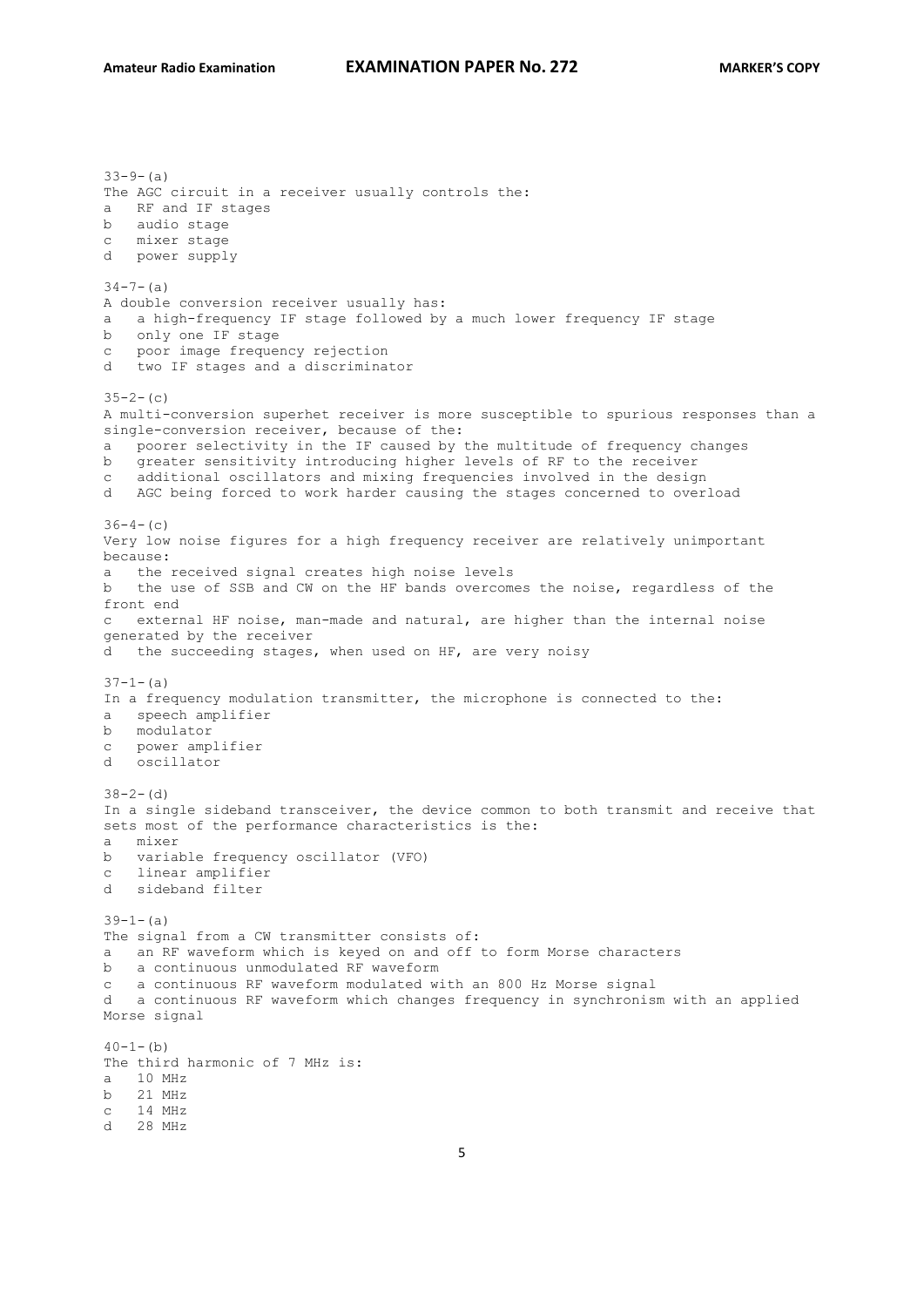$41-0-$  (d) Harmonics are to be avoided because they: a cause damage to amateur equipment b make your signal unreadable at other stations on that band c cause possible interference to other users of that band d cause possible interference to services using other bands  $42 - 9 - (b)$ Electrolytic capacitors are used in power supplies because: they are tuned to operate at 50 Hz b they can be obtained in larger values than other types c they have very low losses compared to other types d they radiate less RF noise than other types  $43-2-(c)$ A transformer is used in a power supply to: a transform the incoming mains AC voltage to a DC voltage b ensure that any RF radiation cannot get into the power supply c transform the mains AC voltage to a more convenient AC voltage d transform the mains AC waveform into a higher frequency waveform  $44-5-$ (b) The accepted way to announce that you are listening to a VHF repeater is: a "hello 7225, this is ZL2ZZZ listening" b "ZL2ZZZ listening on 7225" c "calling 7225, 7225, 7225 from ZL2ZZZ" d "7225 from ZL2ZZZ"  $45-2-$  (c) "Break-in keying" means: a unauthorised entry has resulted in station equipment disappearing b temporary emergency operating c key-down changes the station to transmit, key-up to receive d the other station's keying is erratic  $46-0-$  (c) A noise blanker on a receiver is most effective to reduce: a 50 Hz power supply hum b noise originating from the mixer stage of the receiver c ignition noise d noise originating from the RF stage of the receiver  $47-0-$  (c) The signal "QRM?" means: a your signals are fading b are you troubled by static? c is my transmission being interfered with? d your transmission is being interfered with  $48-6-(c)$ An HF coaxial feedline is constructed from: a a single conductor b two parallel conductors separated by spacers c braid and insulation around a central conductor d braid and insulation twisted together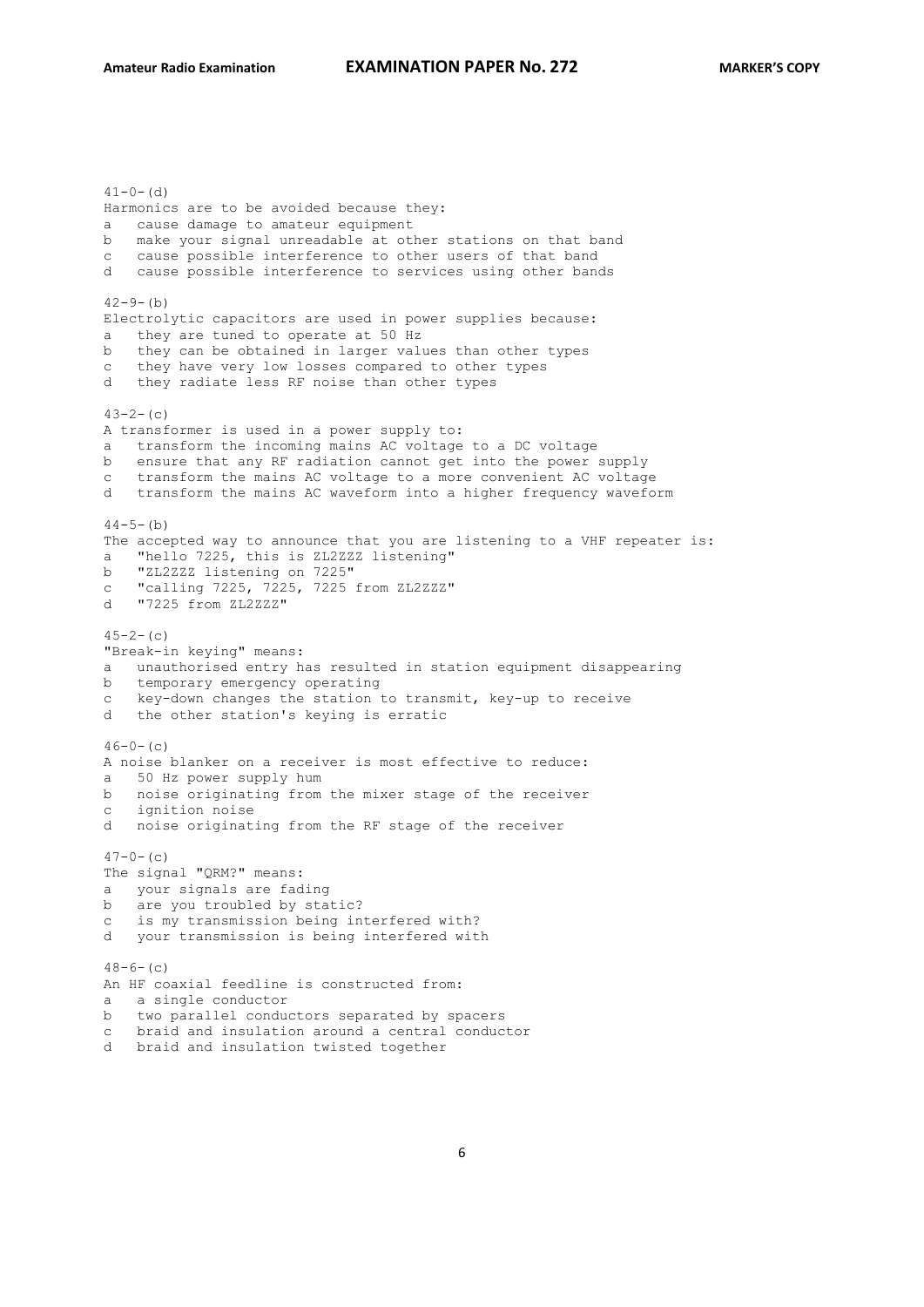$49-4-$  (c) A switching system to use a single antenna for a separate transmitter and receiver should also: a disconnect the antenna tuner b ground the antenna on receive c disable the unit not being used d switch between power supplies  $50-9-(a)$ Radio wave polarisation is defined by the orientation of the radiated: a electric field b magnetic field c inductive field d capacitive field  $51-8-(c)$ A dummy antenna: a attenuates a signal generator to a desirable level b provides more selectivity when a transmitter is being tuned c duplicates the characteristics of an antenna without radiating signals d matches an AF generator to the receiver  $52-4-$  (d) Insulators are used at the end of suspended antenna wires to: a increase the effective antenna length b make the antenna look more attractive c prevent any loss of radio waves by the antenna d limit the electrical length of the antenna  $53-2-$  (d) An antenna type commonly used on HF is the: a parabolic dish b 13-element Yagi c helical Yagi d cubical quad  $54-2-$ (c) The highest frequency that will be reflected back to the earth at any given time is known as the: a UHF b OWF c MUF d LUF  $55-5-(b)$ Propagation on 80 metres during the summer daylight hours is limited to relatively short distances because of: a the disappearance of the E layer b high absorption in the D layer c poor refraction by the F layer d pollution in the T layer  $56-4-(d)$ The type of atmospheric layers which will best return signals to earth are: a oxidised layers b heavy cloud layers c sun spot layers d ionised layers